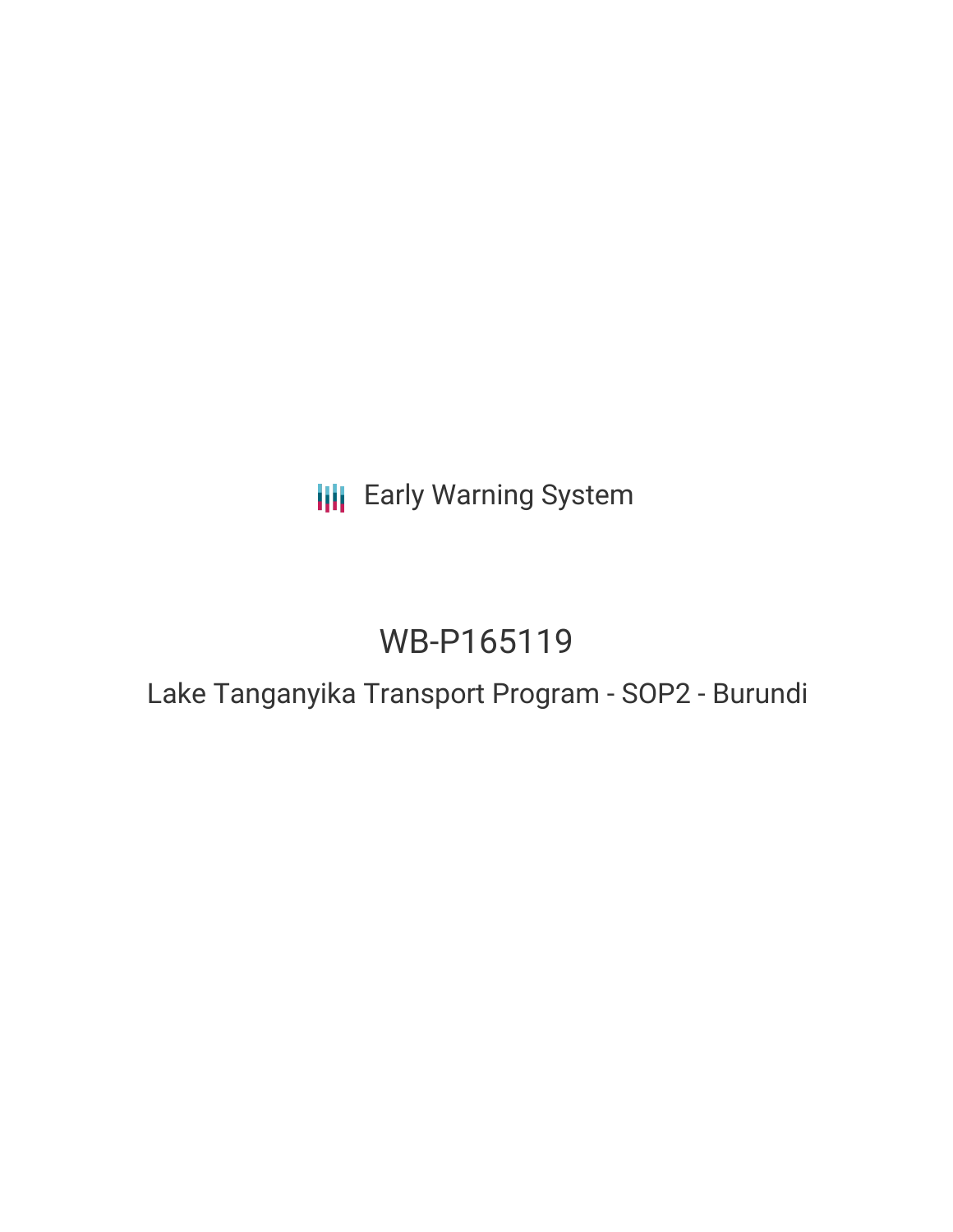

#### **Quick Facts**

| <b>Countries</b>               | Burundi             |
|--------------------------------|---------------------|
| <b>Financial Institutions</b>  | World Bank (WB)     |
| <b>Status</b>                  | Proposed            |
| <b>Bank Risk Rating</b>        | A                   |
| <b>Voting Date</b>             | 2019-06-13          |
| <b>Borrower</b>                | REPUBLIC OF BURUNDI |
| <b>Sectors</b>                 | Transport           |
| <b>Investment Amount (USD)</b> | \$52.00 million     |
| <b>Project Cost (USD)</b>      | \$52.00 million     |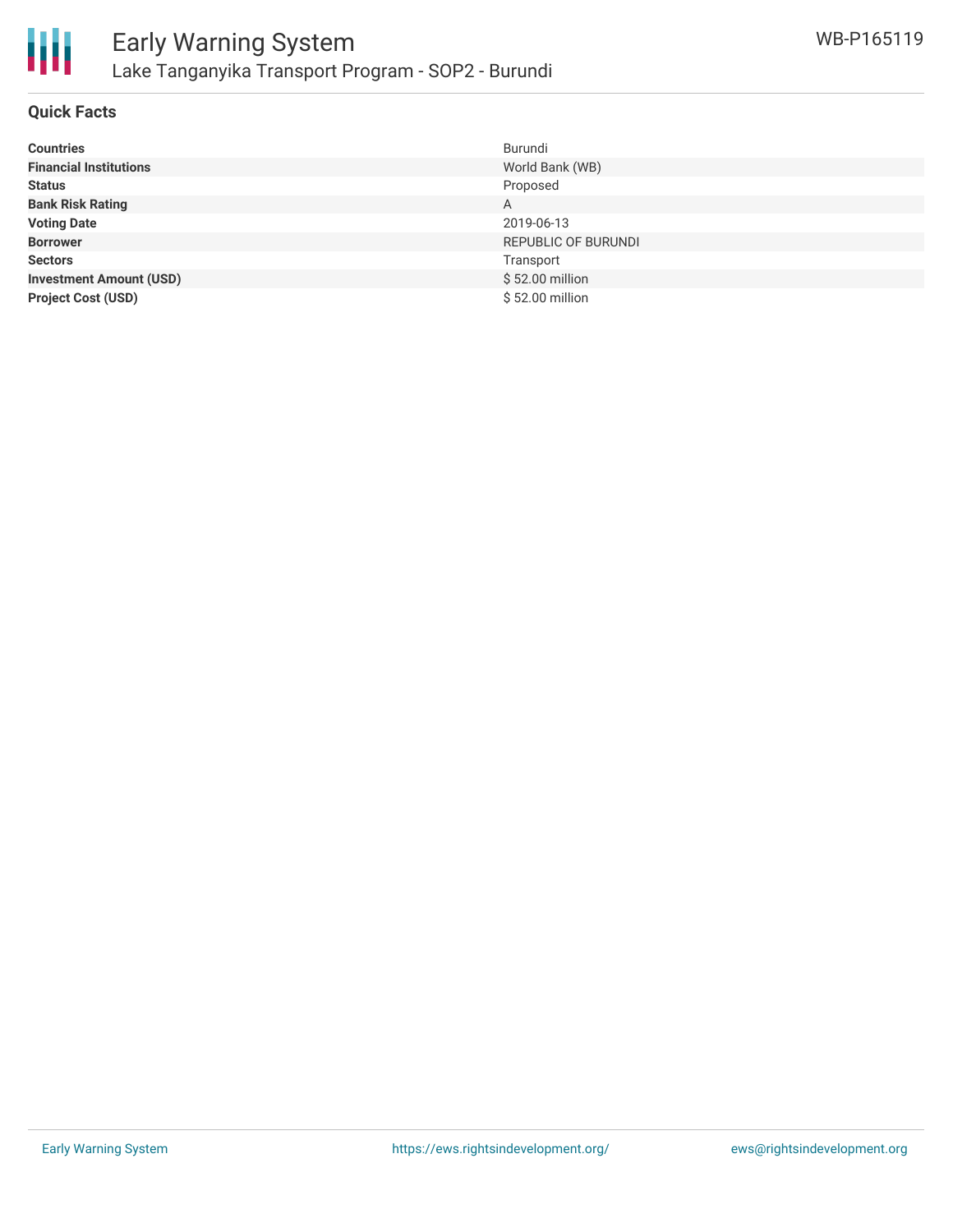

#### **Project Description**

The project development objective is to facilitate the sustainable movement of goods and people to and across Lake Tanganyika, whilst strengthening the institutional framework for navigation and maritime safety.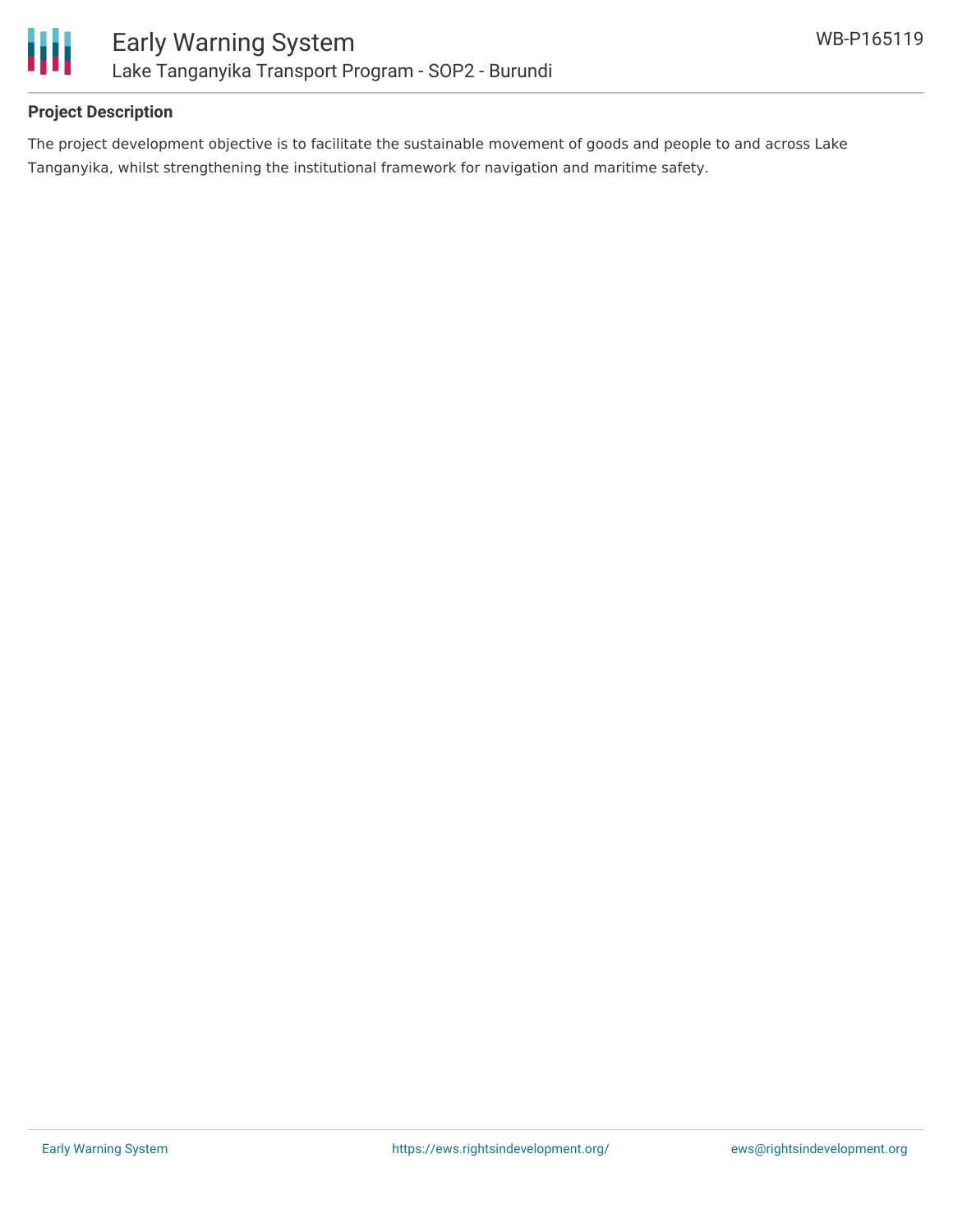

#### **Investment Description**

World Bank (WB)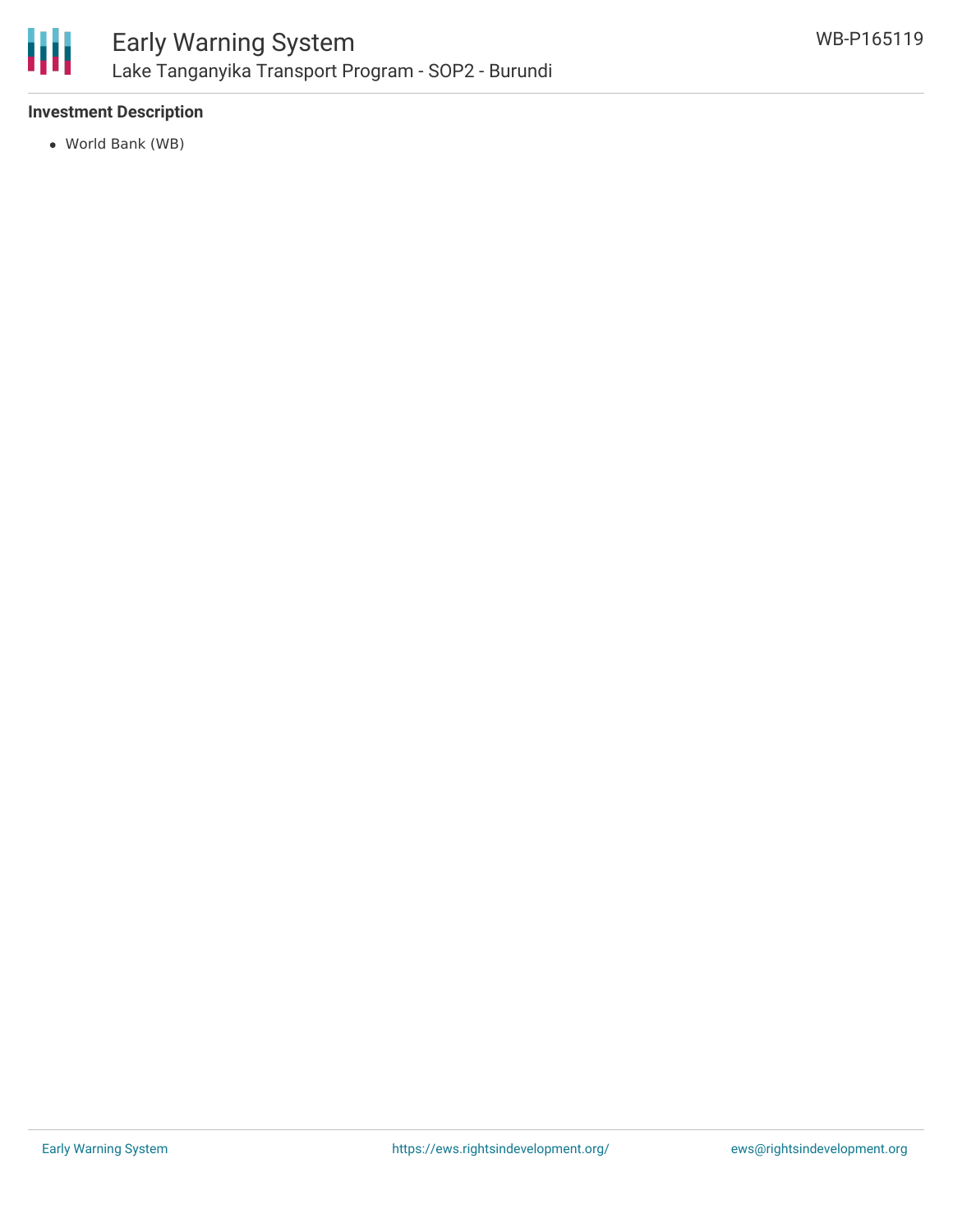

#### **Contact Information**

REPUBLIC OF BURUNDI Docteur Domitien NDIHOKUBWAYO NDIHOKUBWAYO Minister of Finance, Budget, and Privatization finances@finances@gov.bi

ACCOUNTABILITY MECHANISM OF WORLD BANK

The World Bank Inspection Panel is the independent complaint mechanism and fact-finding body for people who believe they are likely to be, or have been, adversely affected by a World Bank-financed project. If you submit a complaint to the Inspection Panel, they may investigate to assess whether the World Bank is following its own policies and procedures for preventing harm to people or the environment. You can contact the Inspection Panel or submit a complaint by emailing ipanel@worldbank.org. You can learn more about the Inspection Panel and how to file a complaint at:

http://ewebapps.worldbank.org/apps/ip/Pages/Home.aspx.